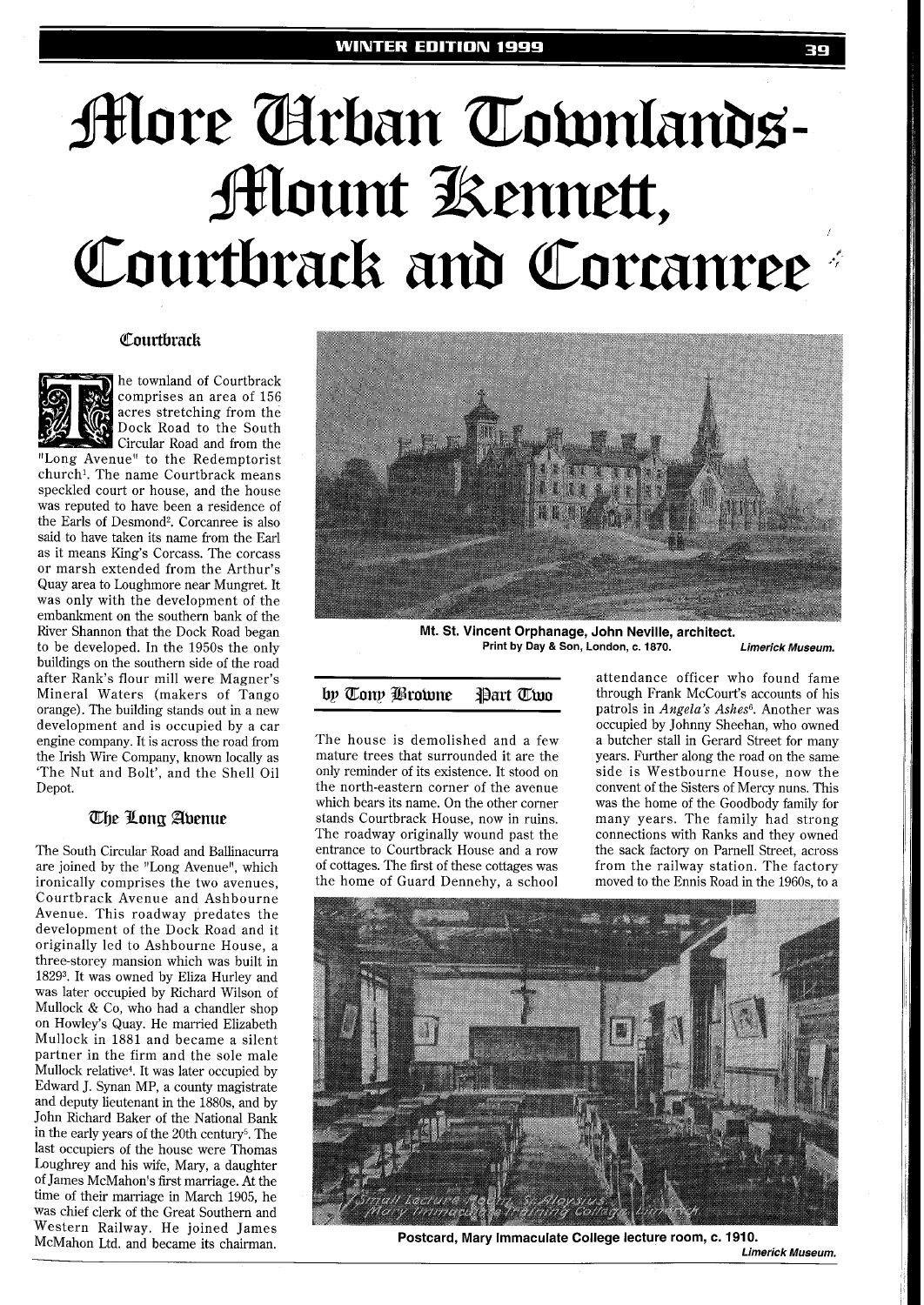#### THE OLD LIMERICK JOURNAL



**Postcard of Laurel Hill Convent, 1906. Limerick Museum.** 



**Postcard, Laurel Hill Convent reception room, 1926. Limerick Museum.** 

building which is now part of the Jetland Centre. The lodge to Westbourne House was demolished recently when the road was widened. There is a school in the grounds of the house named in honour of Catherine McAuley, the founder of the Sisters of Mercy order.

Richmond House was the family home of the Fisher<sup>7</sup> and Revington<sup>8</sup> families. In October 1920 the Salesian Sisters came to Ireland at the invitation of Dr Hallinan, RC Bishop of Limerick. Their first convent was at 17 Thomas Street, now the offices of Conradh na Gaeilge. In November that year, Richmond House was acquired with the intention of opening a domestic economy school there. It was, however, used as a private day school until October 1922, when it was closed. On 1 September 1924, Fernbank, the property of Frederick Cleeve and near Cleeve's factory, was acquired and occupied by the Salesian Sisters<sup>9</sup>. Richmond House was also occupied by Spillanes, tobacco merchants, and it overlooked their tower, known as the 'Snuff Box', on the bank of the Shannon. The house is now divided and occupied by the Fennelly family, who retain the name Richmond House, and the

McNamara family, who have named their portion of the house Hillsboro.

On the western side of the 'Long Avenue' the only remaining memento to Fitt's Yard is the thoughtless and erroneous name, Fitzhaven, given to a new housing development. Rutland House, the home of the Russells, once stood on this site. The gate lodge at the entrance to Fitt's Yard on the South Circular Road was also demolished as part of the recent development.

At the top of the 'Long Avenue', on the corner opposite Fennessy's Pub, is a plaque marking the boundary of the city borough as it existed in the 1870s.

#### South Circular Road

Moving down the South Circular Road towards the city centre, the Junior School of the 'Mount' is on the right. The Sisters of Mercy came to Limerick in 1838, and in 1850 they founded Mount St Vincent Orphanage, which also housed an industrial school (borstal) for girls and was used as a fever hospital during outbreaks of cholera in the city<sup>10</sup>. Further down the road on the same side is St

Philomena's School, which was founded by a Mr Scanlan as a private school. It was taken over by Laurel Hill as a junior school because of a ban imposed on the Model School by the RC clergy<sup>11</sup> and it has now reverted to its private status.

On the left side of the road is Mary Immaculate College, which is part of the University of Limerick since 1991. The college was commenced in 1898 on land provided by the Limerick Sisters of Mercy and is built on the site of Prospect House (or Prospect Hill). The house was owned by Rev Joseph Gabbett in 1850<sup>12</sup> and it had its entrance on Summerville Avenue, known locally as the 'Short Avenue', as opposed to the 'Long Avenue'. This roadway led to Summerville, which was owned by the Harveys<sup>13</sup>, and Little Summerville, owned by the Fishers<sup>14</sup>, which is sadly gone.

Further along the road stands Victoria Terrace, which has had connections with naval officers and river pilots. In 1844, when Madame d'Houet came to found a convent for the Faithful Companions of Jesus nuns, she went to live at no. 9, Victoria Terrace15. The house was one of several on the terrace owned by William Newsom<sup>16</sup>. The first school was opened by the order at the corner of the Crescent and Hartstonge Street in 1845. Later that year, having failed to purchase Ashbourne House, the present house, Laurel Hill, was bought from the Newsom family. Maryville has also become part of the Laurel Hill complex.

John Bernal, of French origin, who had auction rooms at 9, Thomas Street and was a city councillor for Dock Ward, built Albert Lodge on Laurel Hill Avenue in French style<sup>17</sup>. It was subsequently owned by the Walker family, who sold it to the convent, and it became Maryville<sup>18</sup>.

Clare View House, which is opposite the entrance to Laurel Hill Avenue, was also used by the school prior to extending their own premises. The late Victorian house, which has its entrance on O'Connell Avenue, dates from a time when it had a clear view of the Clare Hills, and hence its name. It was occupied by Captain Daniel Hall in 187719, by Major N. Powlett, adjutant to Limerick City Artillery, 4th Brigade, in 1886<sup>20</sup>, and by Peter A. Grant, a commercial traveller, in 191321.

Tucked away in a cul de sac of Laurel Hill Avenue is the convent of the Sisters of Marie Reparatrice, known locally as the Reparation Convent. The order was founded in 1856 by a Belgian widow, Emily d'oultremont. Patrick McNamara provided the order with two houses to establish their community in Limerick and its little chapel is an important retreat for local residents. The community supplies hosts for the sacrament of holy communion to most of the Roman Catholic churches in the city<sup>22</sup>.

## The Redemptorists and the Confraternity

The Redemptorists or 'the Fathers', as they are locally known, founded their first